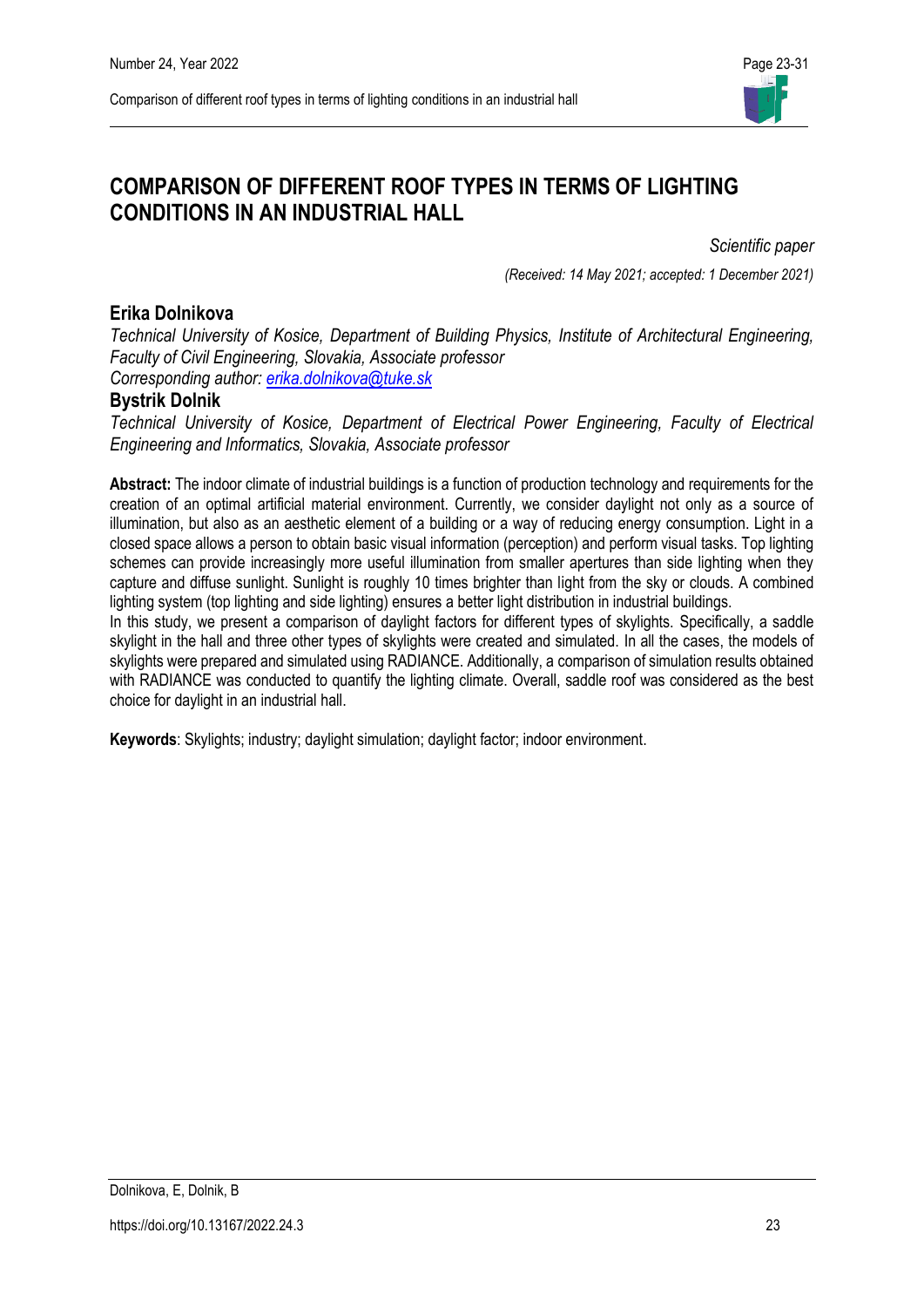

## **1 INTRODUCTION**

An industrial building is a large-spaced building that operates with exhaustive power for running heavy-operated machines. Illumination provided by artificial lighting is costly. Daylighting has been proposed as an alternative to the lighting process in industrial spaces via renewable means [1].

Top lighting systems represent an optimum source of natural light for building interiors. These systems provide abundant illuminance levels from small openings, and thereby, reducing artificial lighting and minimizing glazing areas [2]. Top lighting provides daylight from above and can generally provide the most uniform illumination throughout a space. Top lighting reduces the likelihood of glare and allows for a more even distribution of daylight within the space. Combinations of side lighting with top lighting can also be successful in providing uniform illumination levels [2, 3].

Daylighting is a sustainable method for controlling the flow of natural light into the interior surfaces of buildings. The integration of light into a building is a fundamental part of creating space. Daylight provides the highest-quality light source for visual tasks. It enhances the color and visual appearance of objects and aids students in observing small details with better clarity. In previous studies, daylighting has been analyzed via simulation tools owing to consistent and precise predictions. Hence, by improving the design of buildings for efficient daylighting, the annual energy cost of investing in artificial lighting and for industrial operation in a certain period can be restricted [2, 3].

The quantity of illumination in interior spaces is precisely measured using different metrics, whereas the quality is subjective and involves human requirements. The variability of daylight with the alternation of day and night improves the circadian rhythm of the occupants, and it is beneficial for their health. Furthermore, daylighting has numerous psychological and physiological effects on building occupants. However, it can adversely affect (i.e., glare and overheating) indoor environmental quality of a space if daylighting design is not performed with special care [4, 5].

## **2 ANALYZED DAYLIGHTING FACTOR**

The quantitative level of daylight is expressed by the daylight factor (DF). The following equation can be used to evaluate the daylight factor of an industrial building [6]:

$$
DF = \frac{Indoor\;illumunance\;from\;light}{Horizontal\;Unobstructed\;Outdoor\; Illuminance} \cdot 100\%
$$
\n
$$
(1)
$$

$$
1) \quad
$$

The daylight factor includes light from (see Figure 1) [6]:

- Sky component light received directly from the sky, excluding direct sunlight (SC).
- External reflected component light received from exterior reflecting surfaces (ERC).
- Internal reflected component light received from internal reflecting surfaces (IRC).



**Figure 1 Daylight factor [4]**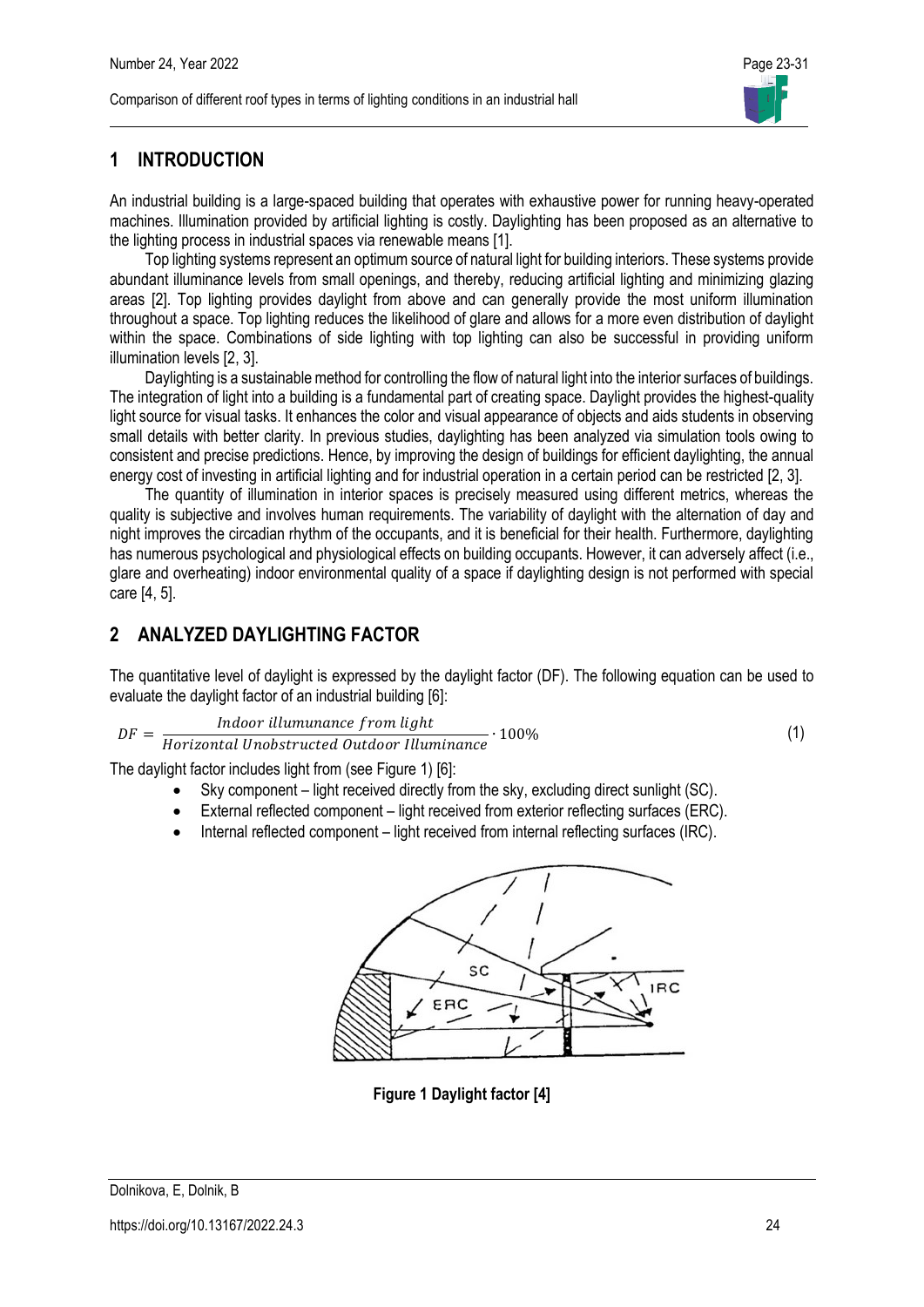Comparison of different roof types in terms of lighting conditions in an industrial hall



The sum of the three components corresponds to the daylight factor:

$$
DF = SC + ERC + IRC \tag{2}
$$

The classification of the internal daylighting of an indoor environment, according to Slovak and Czech technical standards, is based on the work, its complexity, and the basic requirements that are placed on the complexity of the visual activity [6, 7].

The lighting technical requirements for daylight are specified based on standard STN 73 0580-1, Daylighting of buildings; Part 1: Essential requirements [8, 9].

## **3 BUILDING CASE STUDY**

The building used in this study has a single-floor hall of 60 m × 15 located in Kosice. The orientation of the hall is as follows: the long axis of the building is aligned east–west. The roof consists of a saddle with a maximum internal ridge of 8.4 m. The required target illuminance is 300 lx at the floor level. The operating h ours of the building are from 7:00 to 15:00 from Monday to Friday. The reflectance values and material properties used in the calculations are listed in Table 1.

#### **Table 1 Material properties**

|                    | Visible transmittance (%) | Coefficient of pollution (%) | Reflectance $(\%)$ |
|--------------------|---------------------------|------------------------------|--------------------|
| Glazing - saddle   | 61                        | 74                           |                    |
| Glazing - windows  | 36                        | 52                           |                    |
| Polycarbonate-roof | 35                        |                              |                    |
| Floor              |                           |                              | 10                 |
| Walls              |                           |                              | 55                 |
| Ceiling            |                           |                              |                    |

The hall consists of two types of natural light sources: side windows (sidelighting) and roof skylights (toplighting) (see Figure 2).



## **Figure 2 Floor plane of the production hall with saddle skylight**

Dolnikova, E, Dolnik, B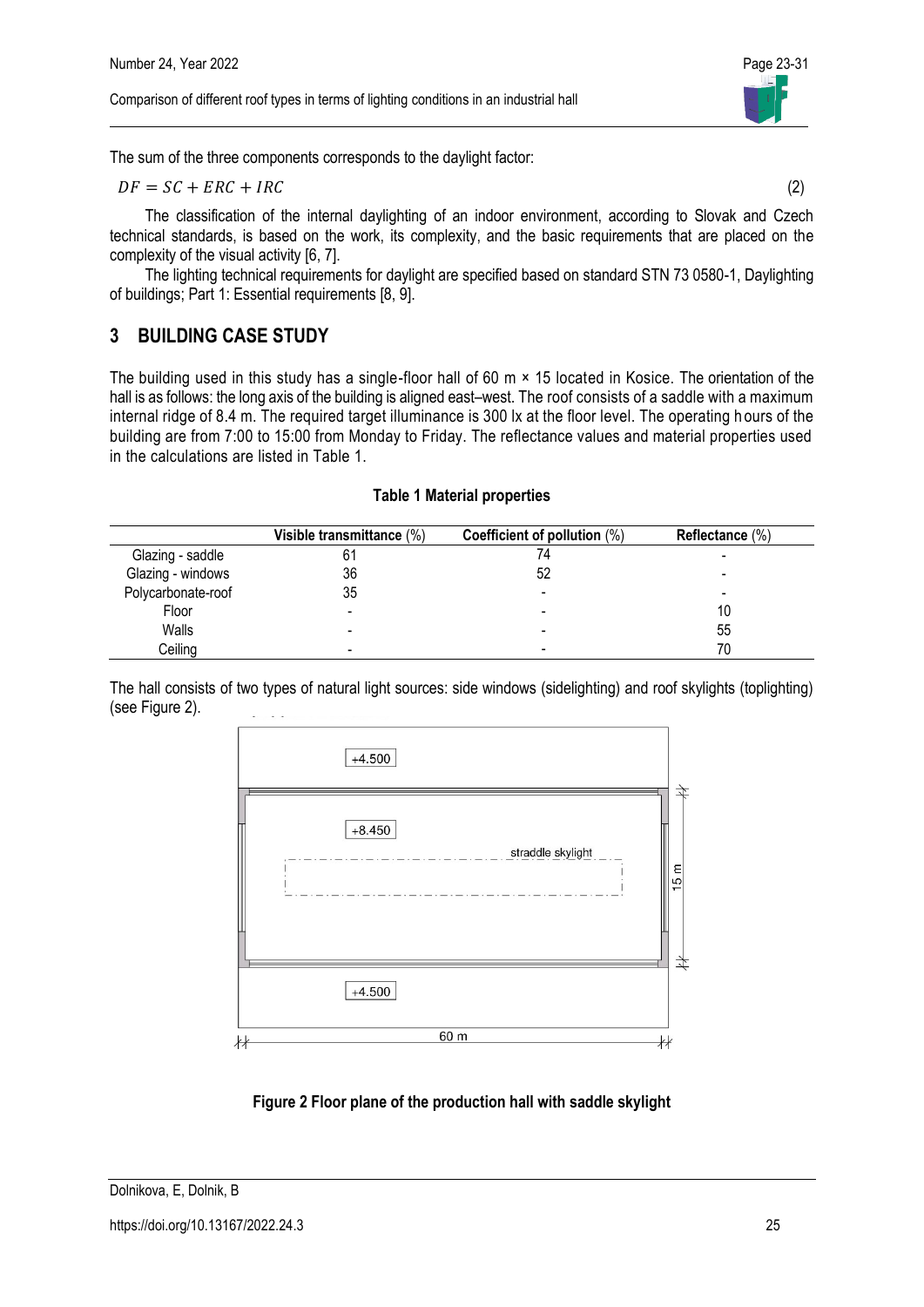

The window height is 1800 mm, and the widths are 5600 mm and 3000 mm. For all window cases, we use wired glazing with a visible transmittance of 36 % wired glass (measured at the saddle roof and then used in the simulation at other roof lights). The dimensions of the roof lights are as follows:

- Saddle roof  $-2.4 \times 48 \times 1.1$  m (located in the hall).
- Monitor roof  $-2.4 \times 48 \times 1.9$  m.
- Lantern roof  $-2.4 \times 2.4 \times 1.9$  m  $-5$  pieces.
- Sawtooth roof  $2.4 \times 48 \times 1.65$  m glazing oriented north at an angle of 60°.

The roof light is placed at the peak of the building bay throughout the length of the hall, i.e., 48 m. Two different materials are analyzed for skylight: wired glazing and diffused polycarbonate (visible transmittance of 35 is considered in the simulation).

The hall is used for medium-precision production with various types of work, and thus the hall is classified as a III – IV light – technical class. With the given lighting system at the critical point of the functional place on the horizontal plane, the following values are required: minimum standard value of daylight factor DF<sub>min</sub> = 1.5 – 2 % and average daylight factor  $\bar{DF}_{\text{average}} = 5 - 6\%$  [8, 9]. Illuminance uniformity (U<sub>0</sub> > 0.2-0.3) is defined as the quotient of minimum and average illuminance in the visual task area given that the minimum value must be maintained at any time.

### **3.1. Analyzed cases**

Alternatives to hall models in the simulations are considered as follows (see Figure 3):

- 1. Hall original saddle roof.
- 2. Models of roof lights:
	- a) saddle roof,
		- b) lantern roof.
		- c) monitor roof,
		- d) sawtooth roof.
- 3. Two types of glazing wired and polycarbonate.
- 4. Effect of top lighting for all selected types of roofs hall without side windows.





Saddle roof Lantern roof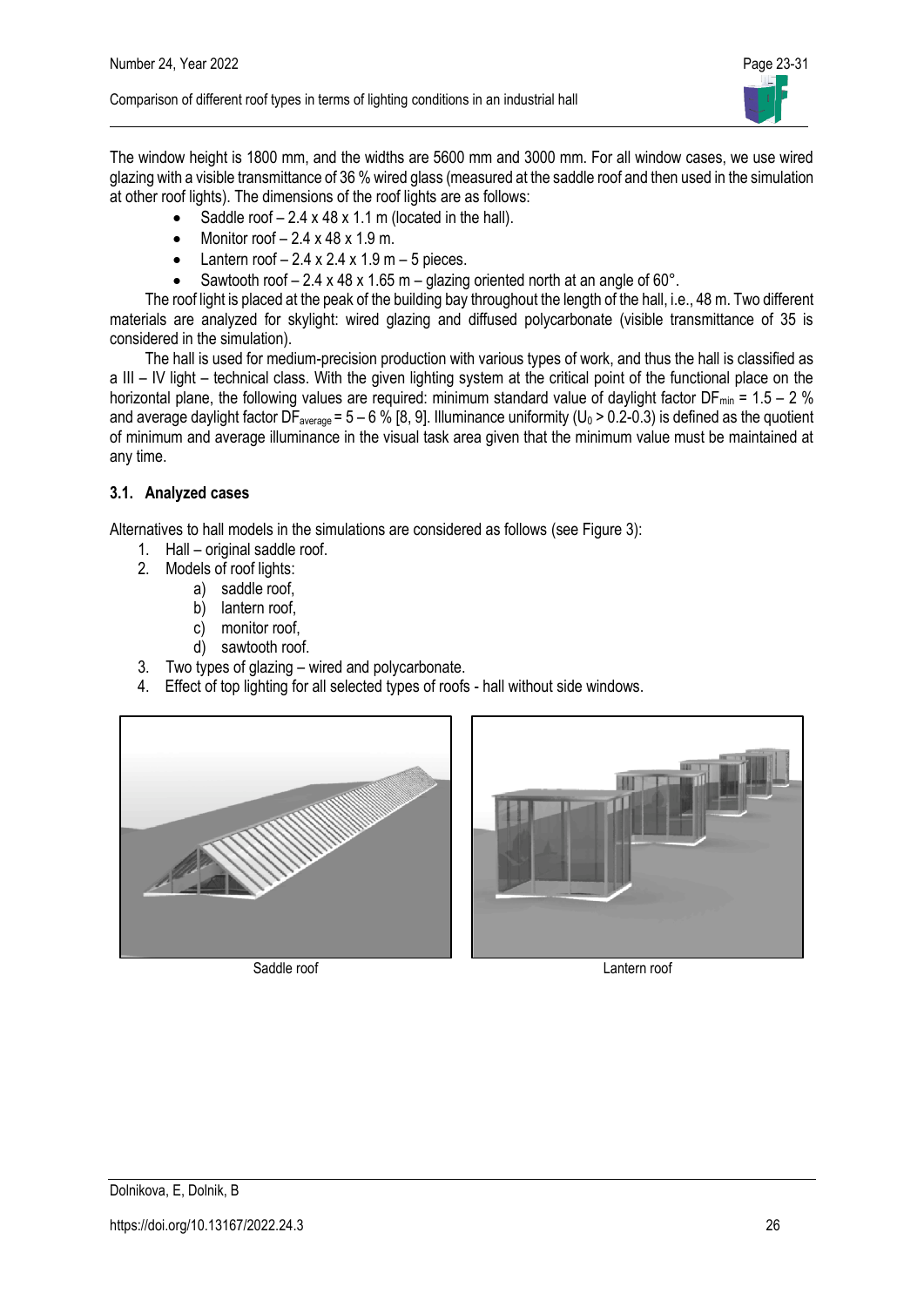Comparison of different roof types in terms of lighting conditions in an industrial hall





#### **Figure 3 Models of skylights**

#### **3.2. Results and Discussion**

From the simulations, daylight factor values (DF%) are calculated for each roof alternative and for both types of glazing (see Tables 2 and 3). A hall without side lighting in the simulations is considered to evaluate the impact of top lighting on the lighting climate. The daylight factor (DF%) values are listed in Table 4. The daylight factor curves are shown in Figures 4 and 5.

#### **Table 2 Calculated daylight factor (%) – wired glazing**

|          | <b>Wired glazing</b> |                       |                              |                              |
|----------|----------------------|-----------------------|------------------------------|------------------------------|
|          | $DF_{min}$ (%)       | $DF_{\text{max}}(\%)$ | DF <sub>average</sub> (%)    | $U_0(-)$                     |
| Saddle   | 2,18                 | 6,96                  | 4,83                         | $\qquad \qquad \blacksquare$ |
| Monitor  | 1,03                 | 2,38                  | $\qquad \qquad \blacksquare$ | 0,43                         |
| Lantern  | 1,12                 | 2,43                  | $\,$                         | 0,46                         |
| Sawtooth | 1,27                 | 3,95                  | 2,69                         | $\overline{\phantom{0}}$     |

#### **Table 3 Calculated daylight factor (%) – diffused glazing**

|          |                | Diffused glazing |                          |                          |
|----------|----------------|------------------|--------------------------|--------------------------|
|          | $DF_{min}$ $%$ | $DF_{max}$ (%)   | DFaverage (%)            | $U_0(-)$                 |
| Saddle   | 2,38           | 6,01             | 4,30                     | $\overline{\phantom{0}}$ |
| Monitor  | 1,40           | 2,55             | $\overline{\phantom{a}}$ | 0,55                     |
| Lantern  | 1,03           | 2,39             | $\overline{\phantom{0}}$ | 0,43                     |
| Sawtooth | 1.47           | 3,54             | 2,58                     | $\overline{\phantom{0}}$ |

#### **Table 4 Calculated daylight factor (%) – top lighting (without side windows)**

|          |                | <b>Wired glazing</b> |                           |                          |
|----------|----------------|----------------------|---------------------------|--------------------------|
|          | $DF_{min}$ (%) | $DF_{max}$ (%)       | DF <sub>average</sub> (%) | $U_0$ (-)                |
| Saddle   | 0,94           | 5,77                 | 3,69                      | $\overline{\phantom{a}}$ |
| Monitor  | 0,16           | 1,21                 | 0,74                      | 0,13                     |
| Lantern  | 0,28           | 0,62                 | 0,47                      | 0,45                     |
| Sawtooth | 0,23           | 3,13                 | 1,56                      | $\overline{\phantom{a}}$ |

Dolnikova, E, Dolnik, B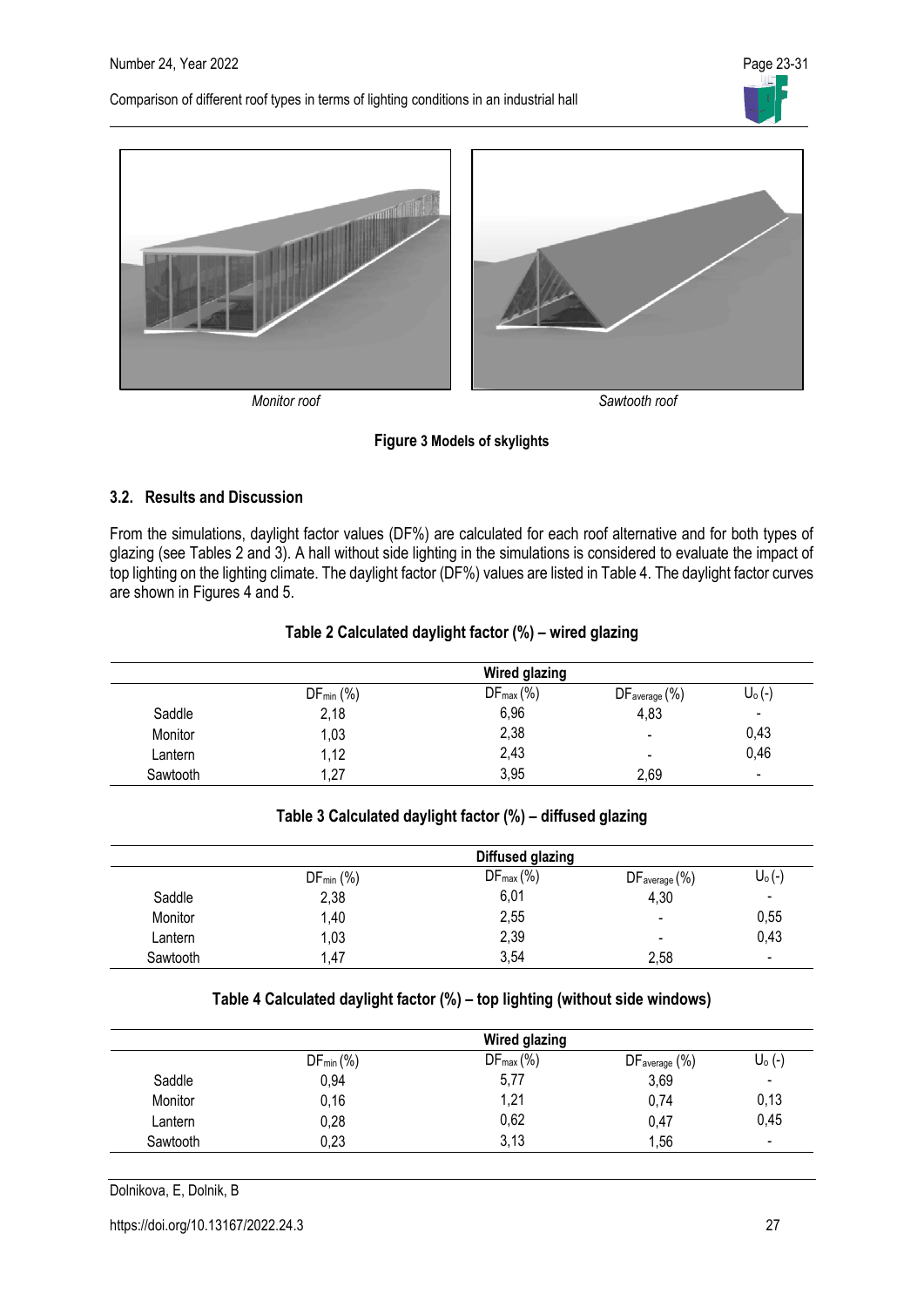

Dolnikova, E, Dolnik, B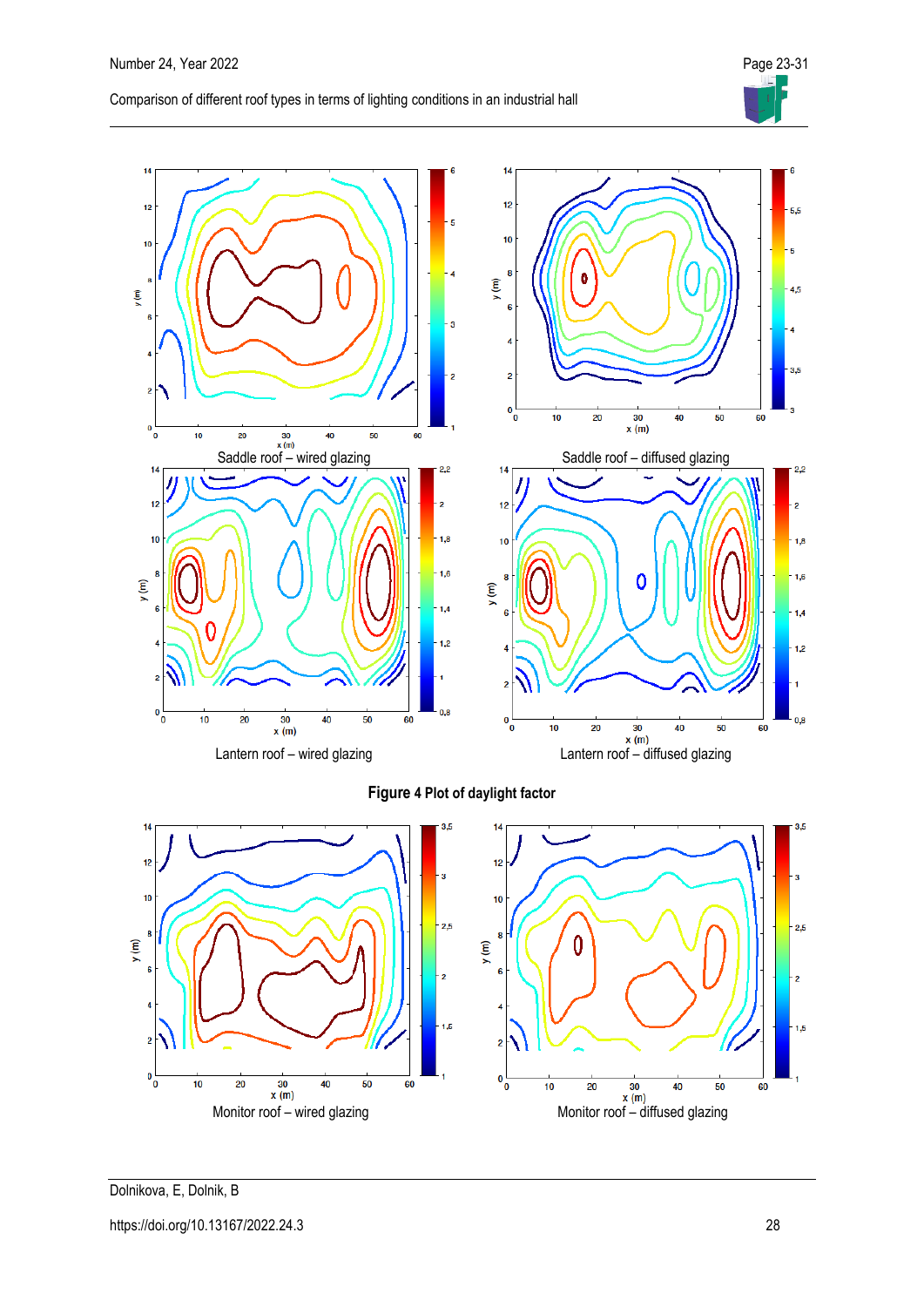Comparison of different roof types in terms of lighting conditions in an industrial hall



**Figure 5 Plot of daylighting factor**

| Table 5 Evaluation of roof types based on required values of daylight factor |
|------------------------------------------------------------------------------|
|------------------------------------------------------------------------------|

|          | $DF_{min}$ | <b>DF</b> average                                                                                                                                          | U。 |
|----------|------------|------------------------------------------------------------------------------------------------------------------------------------------------------------|----|
| Saddle   | ✓          | $-$ it is considered that the share of the top lighting in the<br>average value of DF is 76% (more than 50% - standard);<br>however, it is not appropriate | x  |
| Monitor  | x          | - it is not considered that the share of the top lighting in the<br>average value of DF is 39% (less than 50% - standard)                                  |    |
| Lantern  | x          | $-$ it is not considered that the share of the top lighting in the<br>average value of DF is 29% (less than 50% - standard)                                |    |
| Sawtooth | χ          | $-$ it is considered that the share of the top lighting in the<br>average value of DF is 58% (more than 50% - standard);<br>however, it is not appropriate | х  |



## **Figure 6 Percentage of toplighting in the combined illumination**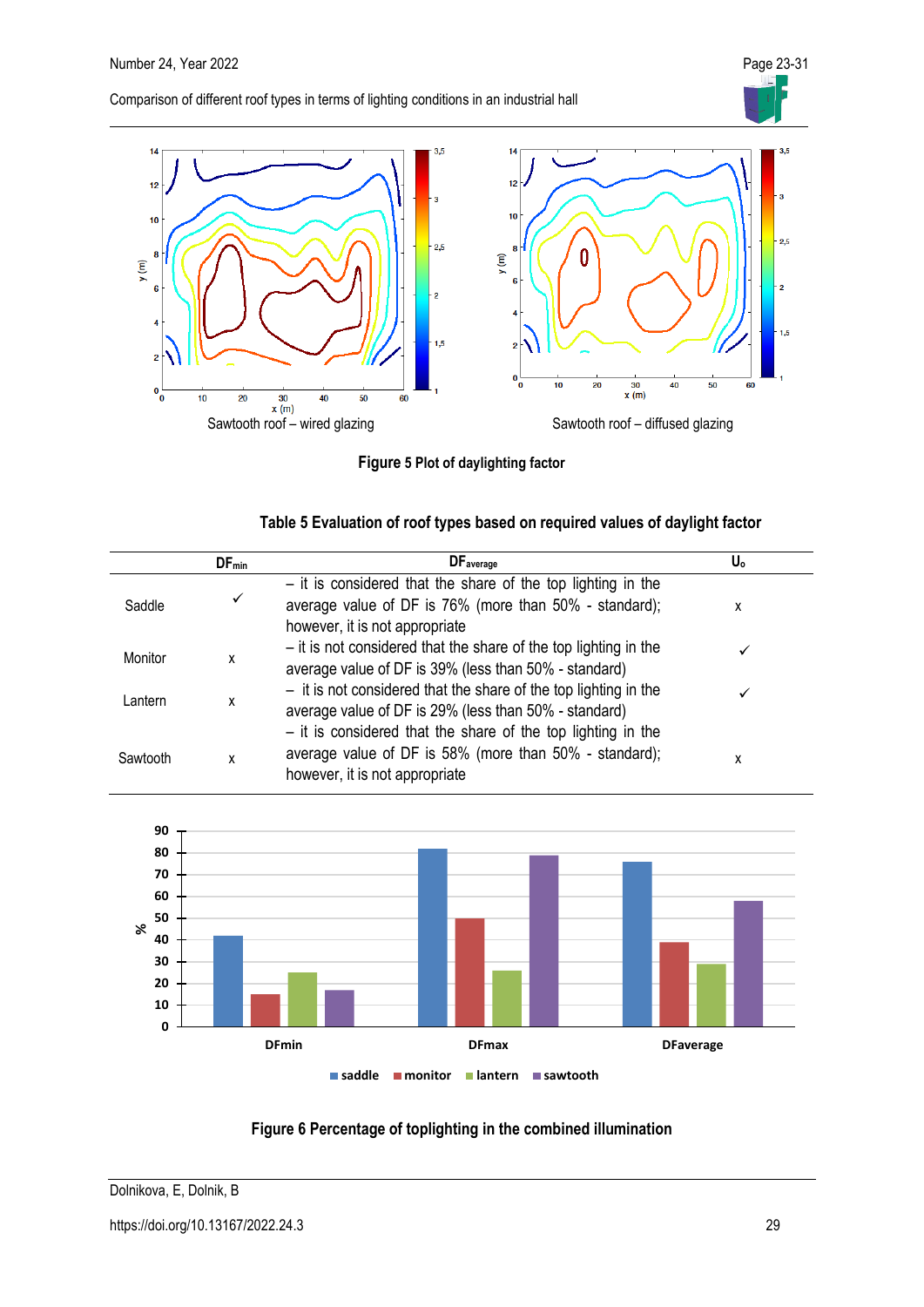

The graphs (Figures 4 and 5) and tables (Tables 2 and 3) show that the minimum value of the daylight factor is only suitable for the saddle roof, and the average value of the daylight factor is assessed only for the saddle and sawtooth roofs although it is not suitable in either case. In the case of lantern and monitor roofs, the average value is not assessed. Only the lantern and monitor roof satisfy uniformity requirements. The alternative for overhead lighting (minimum DF) is not satisfied in all skylight alternatives. For saddle and sawtooth roofs, the average DF value is not satisfied. With respect to uniform skylight, uniformity of illumination is not satisfied (0.13 < 0.2 - 0.3), whereas uniformity is satisfied for lantern skylight lighting (0.45 < 0.2 - 0.3). Table 5 and Figure 6 provide a summary of the satisfactory daylight factor values.

The curves of the same illumination for diffuse glazing for all types of roof lights (see Figures 4 and 5) are evaluated, and they indicate that the use of diffuse glazing leads to better lighting uniformity in the hall with the exception for the alternative with a lantern roof.

## **4 CONCLUSION**

In industrial buildings, the characteristics of a top lighting system can offer an efficient quantity and quality of daylight with a combination of sunlight and sky light. Rooflighting is more efficient when compared to windows in terms of lighting level and uniformity. Thus, the study discusses toplighting systems in an industrial hall for different roof types.

There are several different roof types. Hence, one roof type was selected from each group of roof lights in the study because it was not possible to perform simulations for all roof types. Original skylight glazing, wired glazing, and diffuse glazing were considered to evaluate and compare the uniformity of illumination. The results indicated that side lighting does not provide a sufficient amount of lighting in the middle zone of the hall in the absence of top lighting with a saddle roof, which corresponds to 76 % of lighting. In the case of a lantern and monitor roof, the side lighting constitutes a larger share of the average daylight factor value (more than 80 %). Under top lighting, the skylight constitutes 58 % of the side lighting. Thus, the most advantageous type of skylight among the four variants corresponds to the use of a saddle roof (closest to the required minimum DF value) in diffuse glazing. The most disadvantageous type corresponds to the lantern roof although the minimum daylight factor value is lower than that with the monitor roof when using diffuse glazing in this type of roof.

## **Acknowledgements**

The study was financially supported by the research project VEGA 1/0674/18 and VEGA 2/0017/20 of the Scientific Grant Agency, Ministry of Education, Science, Research, and Sport of the Slovak Republic and the Slovak Academy of Sciences.

## **References**

- [1] Al-Obaidi, K. M.; Rahman, A. M. A. 2016. Toplighting Systems for Improving Indoor Environment: A Review, In: Renewable Energy and Sustainable Technologies for Building and Environmental Applications, Ahmad, M.; Ismail, M.; Riffat, S. (Eds), Springer, Cham. pp. 117-136. [https://doi.org/10.1007/978-3-319-31840-0\\_7](https://doi.org/10.1007/978-3-319-31840-0_7)
- [2] Kousalyadevi, G.; Lavanya, G. 2019: Optimal investigation of daylighting and energy efficiency in industrial buiding using energy-efficient velux daylighting simulation, Journal of Asian Architecture and Building Engineering, 18 (4), pp. 271-284. <https://doi.org/10.1080/13467581.2019.1618860>
- [3] Wong, L. I. 2017: A review of daylighting design and implementation in buildings, Renewable and Sustainable Energy Reviews, 74, pp. 959-968. <https://doi.org/10.1016/j.rser.2017.03.061>
- [4] De Luca, F.; Simson, R.; Voll H.; Kurnitski, J. 2018: Daylighting and energy performance design for single floor commercial hall buildings, Management of Environmental Quality, 29 (4), pp. 722-739. <https://doi.org/10.1108/MEQ-10-2017-0110>
- [5] Bellia, L.; Bisegna, F.; Spada, G. 2011: Lighting indoor environment: Visual and non-visual light sources with different spectral power distribution, Building and Environment, 46 (10), pp. 1984-1992, <https://doi.org/10.1016/j.buildenv.2011.04.007>